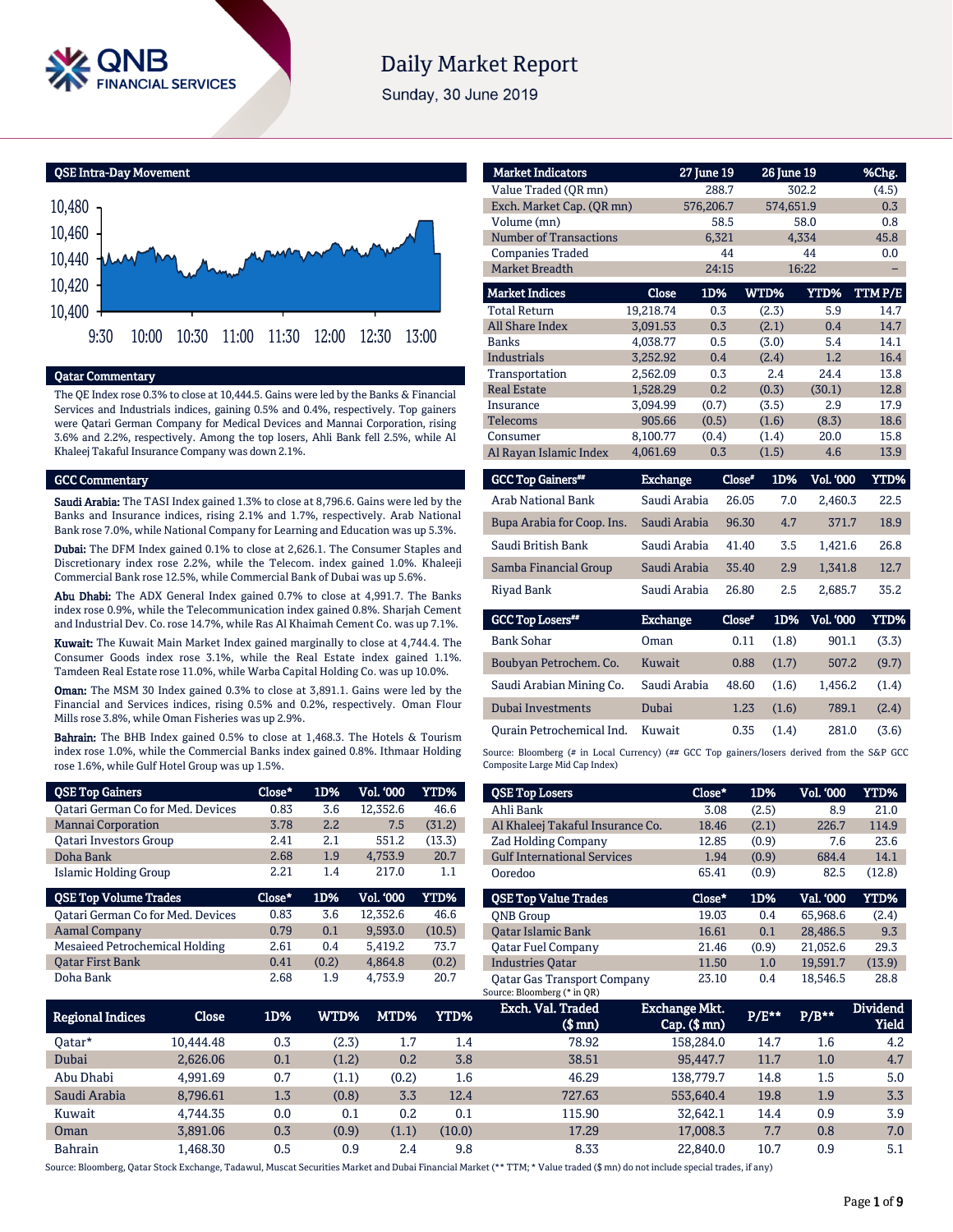## Qatar Market Commentary

- The QE Index rose 0.3% to close at 10,444.5. The Banks & Financial Services and Industrials indices led the gains. The index rose on the back of buying support from non-Qatari shareholders despite selling pressure from Qatari and GCC shareholders.
- Qatari German Company for Medical Devices and Mannai Corporation were the top gainers, rising 3.6% and 2.2%, respectively. Among the top losers, Ahli Bank fell 2.5%, while Al Khaleej Takaful Insurance Company was down 2.1%.
- Volume of shares traded on Thursday rose by 0.8% to 58.5mn from 58.0mn on Wednesday. However, as compared to the 30-day moving average of 98.4mn, volume for the day was 40.5% lower. Qatari German Company for Medical Devices and Aamal Company were the most active stocks, contributing 21.1% and 16.4% to the total volume, respectively.

| <b>Overall Activity</b>        | Buy %* | Sell %* | Net (QR)           |
|--------------------------------|--------|---------|--------------------|
| Oatari Individuals             | 26.01% | 22.08%  | 11,356,715.54      |
| <b>Oatari Institutions</b>     | 23.86% | 36.57%  | (36,698,536.99)    |
| Oatari                         | 49.87% | 58.65%  | (25,341,821.45)    |
| <b>GCC</b> Individuals         | 0.65%  | 1.38%   | (2,087,106.89)     |
| <b>GCC</b> Institutions        | 2.07%  | 11.92%  | (28, 429, 243, 16) |
| <b>GCC</b>                     | 2.72%  | 13.30%  | (30,516,350.05)    |
| Non-Oatari Individuals         | 5.66%  | 6.20%   | (1,551,832.22)     |
| <b>Non-Qatari Institutions</b> | 41.74% | 21.86%  | 57,410,003.72      |
| Non-Oatari                     | 47.40% | 28.06%  | 55.858.171.50      |

Source: Qatar Stock Exchange (\* as a % of traded value)

## Global Economic Data and Earnings Calendar

#### Global Economic Data

| Date  | <b>Market</b> | <b>Source</b>                                   | <b>Indicator</b>                 | Period      | Actual  | <b>Consensus</b>         | <b>Previous</b> |
|-------|---------------|-------------------------------------------------|----------------------------------|-------------|---------|--------------------------|-----------------|
| 06/27 | <b>US</b>     | <b>Bureau of Economic Analysis</b>              | <b>GDP Annualized OoO</b>        | 102019      | 3.1%    | 3.2%                     | 3.1%            |
| 06/27 | <b>US</b>     | <b>Bureau of Economic Analysis</b>              | <b>GDP Price Index</b>           | 102019      | 0.9%    | 0.8%                     | 0.8%            |
| 06/27 | <b>US</b>     | <b>Bureau of Economic Analysis</b>              | Core PCE QoQ                     | 102019      | 1.2%    | 1.0%                     | 1.0%            |
| 06/27 | <b>US</b>     | Department of Labor                             | <b>Initial Jobless Claims</b>    | 22-June     | 227k    | 220k                     | 217k            |
| 06/27 | <b>US</b>     | Department of Labor                             | <b>Continuing Claims</b>         | 15-June     | 1,688k  | 1,665k                   | 1,666k          |
| 06/28 | <b>UK</b>     | <b>GfK NOP (UK)</b>                             | <b>GfK Consumer Confidence</b>   | <b>June</b> | $-13.0$ | $-11.0$                  | $-10.0$         |
| 06/28 | UK            | UK Office for National Statist                  | GDP OoO                          | 102019      | 0.5%    | 0.5%                     | 0.5%            |
| 06/28 | <b>UK</b>     | <b>UK Office for National Statist</b>           | <b>GDP YoY</b>                   | 102019      | 1.8%    | 1.8%                     | 1.8%            |
| 06/27 | EU            | <b>European Commission</b>                      | Services Confidence              | June        | 11.0    | 12.4                     | 12.1            |
| 06/27 | <b>EU</b>     | <b>European Commission</b>                      | <b>Consumer Confidence</b>       | <b>June</b> | $-7.2$  | $-7.2$                   | $-7.2$          |
| 06/28 | <b>EU</b>     | Eurostat                                        | <b>CPI Core YoY</b>              | June        | 1.1%    | 1.0%                     | 0.8%            |
| 06/28 | <b>EU</b>     | Eurostat                                        | <b>CPI Estimate YoY</b>          | June        | 1.2%    | 1.2%                     | 1.2%            |
| 06/27 | Germany       | German Federal Statistical Office               | <b>CPI MoM</b>                   | <b>June</b> | 0.3%    | 0.2%                     | 0.2%            |
| 06/27 | Germany       | <b>German Federal Statistical Office</b>        | <b>CPI YoY</b>                   | <b>June</b> | 1.6%    | 1.4%                     | 1.4%            |
| 06/27 | Germany       | German Federal Statistical Office               | <b>CPI EU Harmonized MoM</b>     | June        | 0.1%    | 0.1%                     | 0.3%            |
| 06/27 | Germany       | <b>German Federal Statistical Office</b>        | <b>CPI EU Harmonized YoY</b>     | June        | 1.3%    | 1.3%                     | 1.3%            |
| 06/28 | France        | <b>INSEE National Statistics Office</b>         | PPI MoM                          | May         | $-0.4%$ | $\overline{\phantom{m}}$ | $-0.8%$         |
| 06/28 | France        | <b>INSEE National Statistics Office</b>         | PPI YoY                          | May         | 0.8%    | -                        | 1.9%            |
| 06/28 | France        | <b>INSEE National Statistics Office</b>         | <b>CPI EU Harmonized MoM</b>     | June        | 0.3%    | 0.0%                     | 0.1%            |
| 06/28 | France        | <b>INSEE National Statistics Office</b>         | <b>CPI EU Harmonized YoY</b>     | <b>June</b> | 1.4%    | 1.1%                     | 1.1%            |
| 06/28 | France        | <b>INSEE National Statistics Office</b>         | <b>CPI MoM</b>                   | June        | 0.2%    | 0.0%                     | 0.1%            |
| 06/28 | France        | <b>INSEE National Statistics Office</b>         | <b>CPI YoY</b>                   | <b>June</b> | 1.2%    | 1.0%                     | 0.9%            |
| 06/28 | Japan         | Ministry of Internal Affairs and Communications | Tokyo CPI YoY                    | June        | 1.1%    | 1.0%                     | 1.1%            |
| 06/28 | Japan         | Ministry of Economy Trade and Industry          | <b>Industrial Production MoM</b> | May         | 2.3%    | 0.7%                     | 0.6%            |
| 06/28 | Japan         | Ministry of Economy Trade and Industry          | <b>Industrial Production YoY</b> | May         | $-1.8%$ | $-2.9%$                  | $-1.1%$         |

Source: Bloomberg (s.a. = seasonally adjusted; n.s.a. = non-seasonally adjusted; w.d.a. = working day adjusted)

### Earnings Calendar

| <b>Tickers</b> | <b>Company Name</b>                                  | Date of reporting 2Q2019 results | No. of days remaining | <b>Status</b> |
|----------------|------------------------------------------------------|----------------------------------|-----------------------|---------------|
| <b>ONBK</b>    | <b>ONB</b> Group                                     | 10-Jul-19                        | 10                    | Due           |
| QGTS           | <b>Qatar Gas Transport Company Limited (Nakilat)</b> | 10-Jul-19                        | 10                    | Due           |
| <b>MARK</b>    | Masraf Al Rayan                                      | 15-Jul-19                        | 15                    | Due           |
| QIGD           | <b>Oatari Investors Group</b>                        | $22$ -Jul-19                     | 22                    | Due           |
| <b>DHBK</b>    | Doha Bank                                            | 24-Jul-19                        | 24                    | Due           |
| Source: OSE    |                                                      |                                  |                       |               |

Page 2 of 9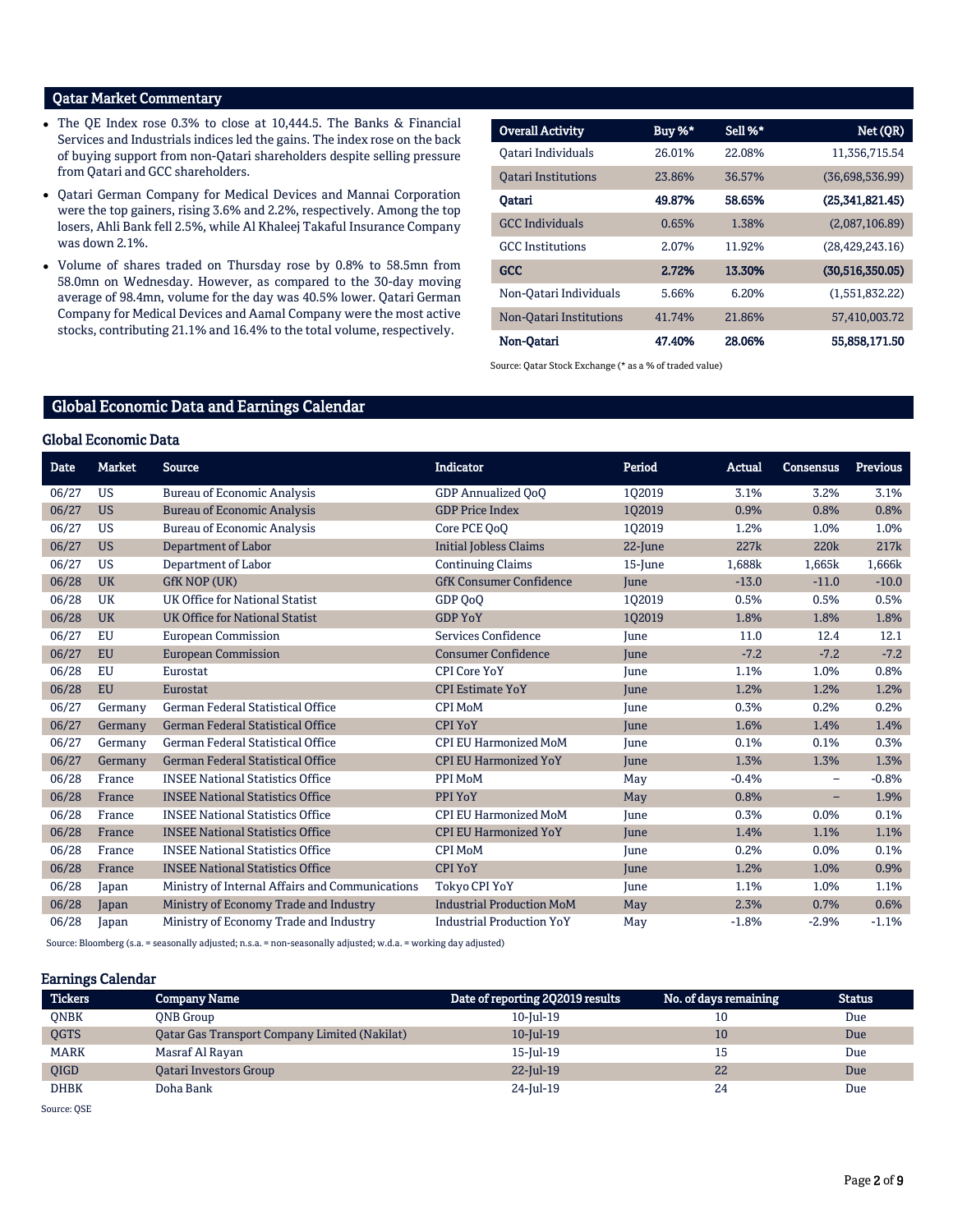## Stock Split Dates for Listed Qatari Companies

|                      |             | <b>Company Symbols</b> |             |                                          |
|----------------------|-------------|------------------------|-------------|------------------------------------------|
| Day / Date           | 1           | 2.                     | 3           | <b>Sector</b>                            |
| Sunday 09/06/2019    | CBQK        | QFBQ                   |             |                                          |
| Monday 10/06/2019    | КСВК        | <b>DBIS</b>            | QOIS        |                                          |
| Tuesday 11/06/2019   | OIIK        | NLCS                   |             | Banking and<br><b>Financial Services</b> |
| Wednesday 12/06/2019 | ONBK        | ABQK                   | <b>IHGS</b> |                                          |
| Thursday 13/06/2019  | OIBK        | <b>DHBK</b>            |             |                                          |
| Sunday 16/06/2019    | MARK        |                        |             |                                          |
| Monday 17/06/2019    | <b>MERS</b> | <b>MCCS</b>            |             |                                          |
| Tuesday 18/06/2019   | WDAM        | ZHCD                   | QGMD        | Consumer Goods &                         |
| Wednesday 19/06/2019 | <b>OFLS</b> | MCGS                   |             | Services                                 |
| Thursday 20/06/2019  | <b>SIIS</b> | <b>OCFS</b>            |             |                                          |
| Sunday 23/06/2019    | MPHC        | IGRD                   |             |                                          |
| Monday 24/06/2019    | QIGD        | AHCS                   | QNCD        | Industrial                               |
| Tuesday 25/06/2019   | IQCD        | OIMD                   |             |                                          |
| Wednesday 26/06/2019 | OEWS        | GISS                   |             |                                          |
| Thursday 27/06/2019  | QISI        | QATI                   |             | Insurance                                |
| Sunday 30/06/2019    | DOHI        | QGRI                   | <b>AKHI</b> |                                          |
| Monday 01/07/2019    | <b>BRES</b> | <b>ERES</b>            |             | Real Estate                              |
| Tuesday 02/07/2019   | <b>UDCD</b> | MRDS                   |             |                                          |
| Wednesday 03/07/2019 | VFQS        | <b>ORDS</b>            |             | Telecoms                                 |
| Thursday 04/07/2019  | QGTS        | GWCS                   | ONNS        | Transport/Logistics                      |
| Sunday 07/07/2019    | QETF        | <b>OATR</b>            | OAMC        | ETFs and QAMCO                           |

Source: QSE

# News

## Qatar

- QSE executes share splits for QATI Qatar Stock Exchange (QSE) announced that the split of shares for Qatar Insurance Company (QATI) has been executed, effective from June 30, 2019. The new number of QATI's shares after the split is 3,266,101,330 and the adjusted closing price of QR3.51 per share. QSE also sets price limits, (i) Price up limit: QR3.86 and (ii) Price down limit: QR3.16. (QSE)
- QSE executes share splits for QISI Qatar Stock Exchange (QSE) announced that the split of shares for Qatar Islamic Insurance Group (QISI) has been executed, effective from June 30, 2019. The new number of QISI's shares after the split is 150,000,000 and the adjusted closing price of QR5.75 per share. QSE also sets price limits, (i) Price up limit: QR6.32 and (ii) Price down limit: QR5.18. (QSE)
- WDAM to disclose 2Q2019 financial statements on July 15 Widam Food Company (WDAM) announced its intent to disclose 2Q2019 financial statements for the period ending June 30, 2019, on July 15, 2019. (QSE)
- ORDS to disclose 2Q2019 financial statements on July 29 Ooredoo (ORDS) announced its intent to disclose 2Q2019 financial statements for the period ending June 30, 2019, on July 29, 2019. (QSE)
- Mannai Trading Co. and Fme announce strategic partnership for content migrations in Qatar and Middle East – Mannai Trading Co. and Fme AG, the market leader for content migrations with its product, migration-center, have announced a partnership agreement to drive complex migration projects in Qatar and Middle East. Migration-center is a content migration platform, which carries out highly automated, large volume migrations without system downtime. It is a 100% out-of-the-

box software, fully documented, easy to deploy and needs no additional programming or scripting effort. With over 150 migration paths for multiple platforms, migration-center with its numerous source connectors is the right choice for successful content migration projects with reduced project durations. The simple migration rule configuration reduces costs dramatically and the product supports application decommissioning to save maintenance costs. The Middle Eastern market is a thriving one and content migration projects are requested more often than ever. Organizations need very specific support for migrating, upgrading or archiving their data accordingly and while Fme can provide the leading content migration software, Mannai Trading Co. has the work force expertise to assist onsite. (QSE)

 Qatar, World Bank in new agreement to drive private sector growth – The Ministerial Group, for Stimulating and Cooperating with the Private Sector in the Economic Development Projects, chaired by the Prime Minister and Minister of Interior, HE Sheikh Abdullah bin Nasser bin Khalifa Al Thani, has signed an agreement with the World Bank Group to conduct an Investment Climate Assessment and an Evaluation on the Business Regulation Environment in Qatar, aimed towards promoting and expanding growth driven by the private sector. Head of the Technical Committee for Stimulating and Motivating the Private Sector Khamis Al Mohannadi said, "In the last 20 years, Qatar has made outstanding socio-economic achievements, one of which is having a 10.5% average growth rate. The achievements of the economic growth resulted from the reform policies that Qatar has undertaken in the context of the rapid globalism process. This bilateral agreement aims to keep improving the investment environment in Qatar and attracting FDI." Deputy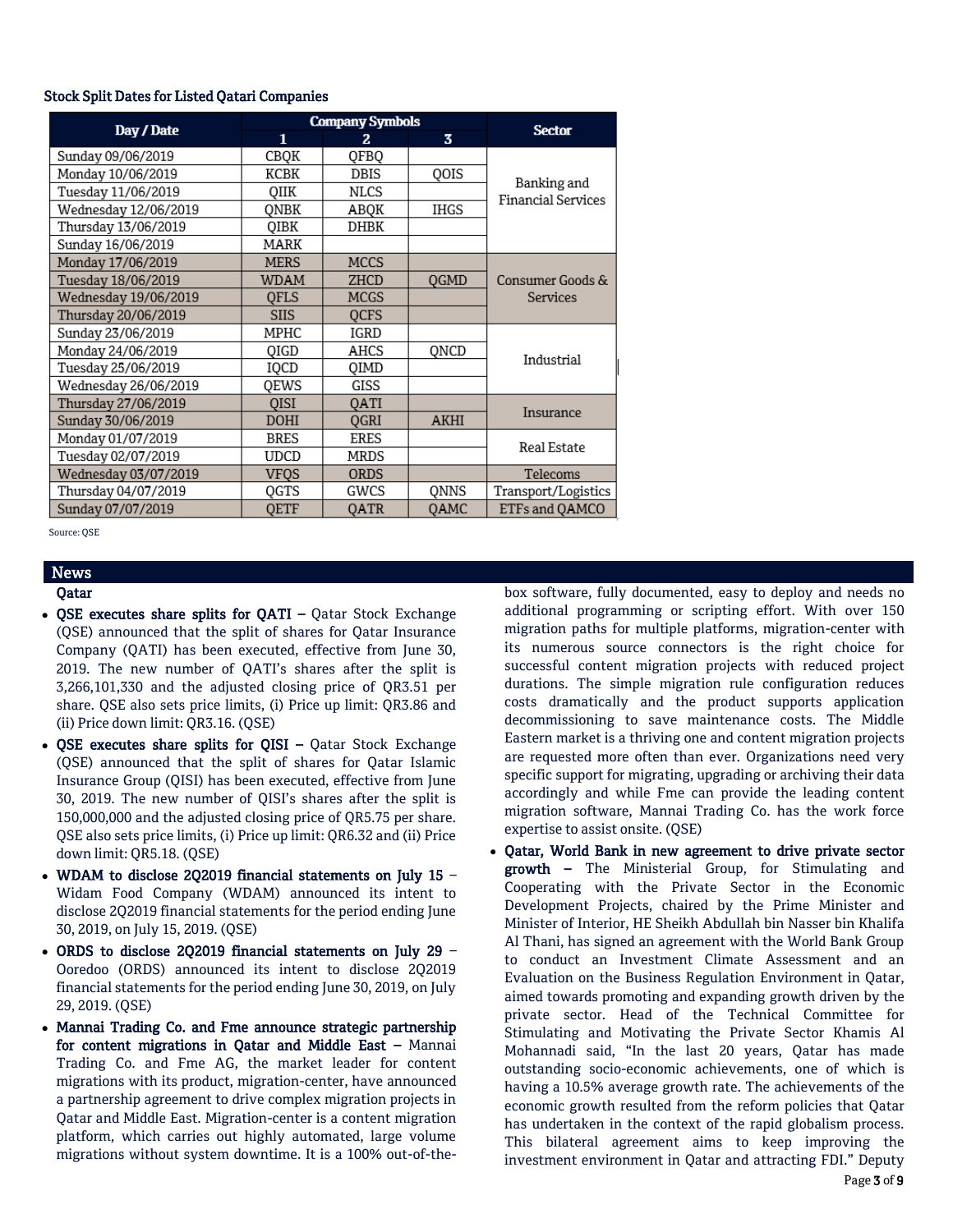Undersecretary for Economic Affairs at the Ministry of Finance, Saud bin Abdullah Al Attiyah said, "The agreement signed today is part of Qatar's on-going initiatives to continuously improve its business environment and support local and international firms alike to grow and expand. We are confident that this agreement will further support our efforts to position Qatar as the regions preferred business and financial hub." (Qatar Tribune)

- Qatar's 1Q2019 consumer confidence index little changed Planning and Statistics Authority, which is under Ministry of Planning Development and Statistics, in Doha has published Qatar's consumer confidence index for the first quarter 2019. Consumer confidence index value for 1Q2019 stood at 184.5 points, up 0.1% from 184.4 points in 4Q2018. Consumer confidence index rose 0.4% from same period year ago. (Bloomberg)
- Qatari investments in Germany reach €25bn, says Qatar Chamber official – Qatar's investments in Germany have reached €25bn, according to Qatar Chamber's Chairman, Sheikh Khalifa bin Jassim Al Thani, who recently headed a delegation to Berlin. The forum aims to enhance economic and trade relations between Arab countries and Germany, as well as developing cooperation ties among business owners from both sides, Qatar Chamber stated in a statement. Sheikh Khalifa stressed the importance of the forum in enhancing cooperation relations between the two sides, which would benefit the Arab and German economies. He said the volume of trade exchange between Arab countries and Germany is more than €56bn. There are efforts by both sides to increase this in the coming years, he said. (Gulf-Times.com)
- Cruise tourism to increase after Doha Port dredging Deepening of Doha Port and the addition of extra berthing will help in boosting tourism in the country as it will increase the number of cruise ships and tourists coming to the country. Hotels, restaurants, retail and service sectors will be the main beneficiary of rising tourism, experts said. The Ministry of Transport and Communications stated that it had completed the dredging works at Doha Port as part of its redevelopment project. Up to 3.5mn cubic meters of material in the approach channel has been cleared and extra berthing has been provided to accommodate more than one giant cruise ship, it added. A senior official of a tour and travel agency said, "Doha Port plays a huge role in Qatar's tourism sector because it has become Qatar's gateway to marine tourism. Any expansion work in this port has a positive effect on the country's tourism. Dredging will have a two-way impact on the country's tourism industry. First it will allow supersize ships to come to Qatar and second the number of tourists coming to the country will also increase because more ships will be able to come to Qatar because of extra berthing space." (Peninsula Qatar)
- Qatar participates in 11th Session of Arab Water Council The Arab Ministerial Water Council held its 11th session at the headquarters of the Arab League General Secretariat. Qatar is participating in those meetings with a delegation chaired by HE the Qatar's Permanent Representative to the Arab League ambassador Ibrahim bin Abdulaziz Al-Sahlawi. The session focuses on a number of issues, such as the implementation of the executive strategic plan for water security in the region,

following up on the 2030 sustainable development plans in relation to water, and the Israeli occupation's theft of Arab waters in occupied Syrian Golan, and from the south of Lebanon, among other issues. (Gulf-Times.com)

 Qatar to send first tranche of \$3bn to Pakistan – Qatar is stated to have sent the first tranche of \$3bn to Pakistan that will help boost its dwindling foreign-exchange reserves, according to sources. The amount will be with Pakistan in the next few days. The gas-rich nation pledged the amount in deposits and investments to Pakistan after Qatar's Emir Sheikh Tamim bin Hamad Al Thani visited Islamabad this month. (Bloomberg)

## International

- QNB Group: Growth outlook for global economy is weakening The outlook for the global economy continues to weaken, QNB Group stated in its weekly economic report. Bloomberg's consensus forecast for global growth in 2019 has changed from 3.6% in 4Q2018 to 3.3%. Similarly, the IMF has revised down its projections for global growth in 2019 twice since October 2018, from 3.7% to 3.3%. QNB Group stated the leading indicators of global demand continue to deteriorate and move away from their 2017-2018 peaks. The IHS Markit global manufacturing Purchasing Managers' Index (PMI) has recently turned into contraction territory (below the 50 mark) for the first time in more than three years. Nevertheless, market sentiment has been improving in 2019. Equity markets and volatility metrics, key benchmarks for investor sentiment, are both pointing to a more benign environment at the time of writing than in late 2018. The MSCI All Country World Index, a free-float weighted equity index of both developed and emerging markets, is up 15% so far this year, washing out last year's losses. Moreover, the Chicago Board Options Exchange Volatility Index (VIX index), which is a traditional fear gauge for markets and moves in opposite direction to sentiment, has eased significantly with a 40% decline year-to-date. (Qatar Tribune)
- US economic growth rises in first-quarter, but momentum fizzling – The US economic growth accelerated in the first quarter, the government confirmed on Thursday, but the export and inventory boost to activity masked weakness in domestic demand, some of which appears to have prevailed in the current period. Federal Reserve's Chairman, Jerome Powell last week acknowledged the temporary lift to economic growth from trade and inventories, which he described as components that are not generally reliable indicators of ongoing momentum. The US central bank last Wednesday signaled interest rate cuts as early as July, citing rising risks to the economy, especially from an escalation in the trade conflict between the US and China, and low inflation. GDP increased at a 3.1% annualized rate, also driven by more spending on highways and defense, the Commerce Department stated in its third reading of firstquarter GDP. That was unchanged from its estimate last month and in line with economists' expectations. The economy grew at a 2.2% pace in the October-December period. Despite the unchanged reading, growth in consumer spending was revised lower and business investment in intellectual property products was stronger than previously estimated. There were also upward revisions to spending on nonresidential structures and government expenditure. Revisions to the trade deficit and inventory accumulation were minor. Excluding trade,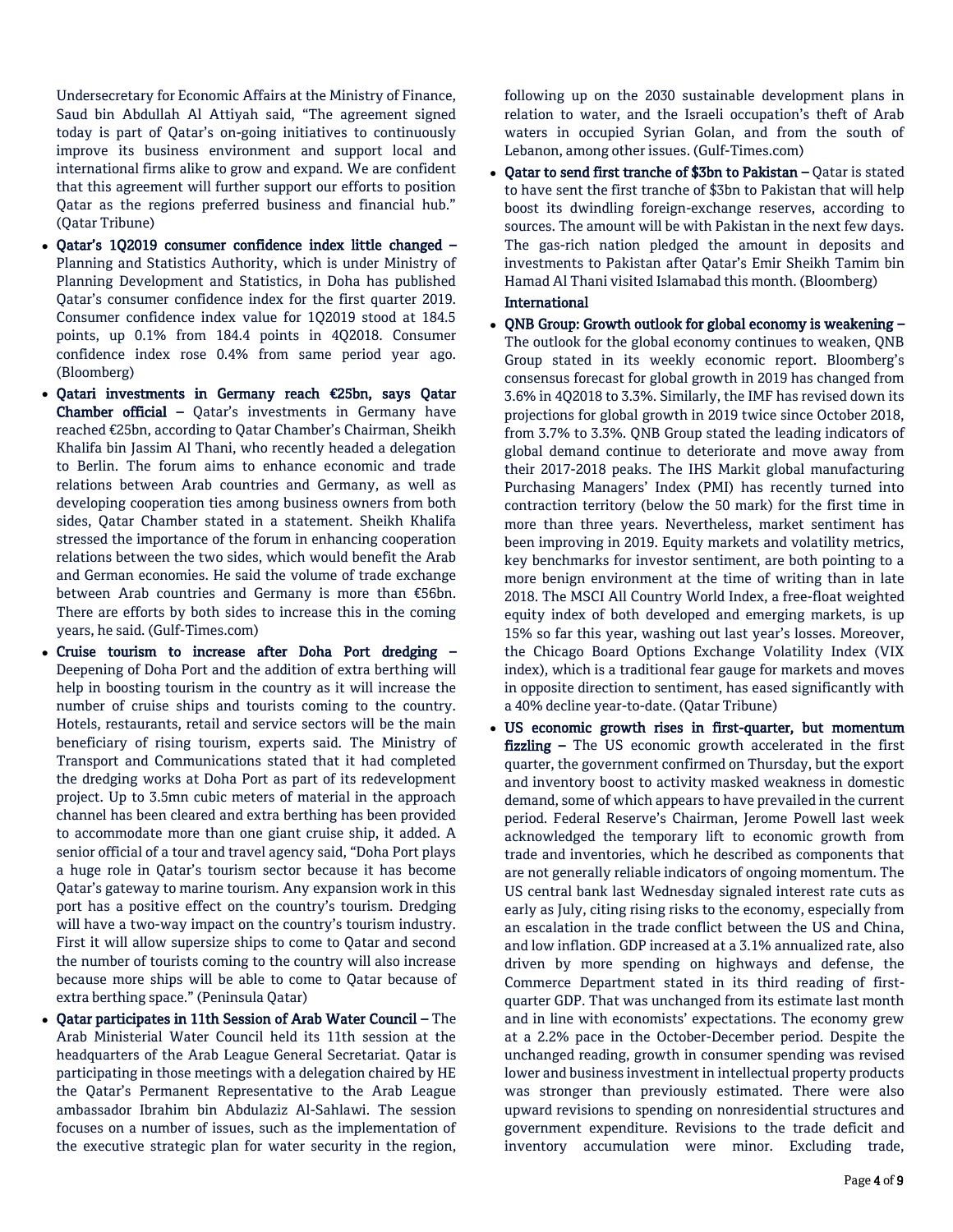inventories and government spending, the economy grew at only a 1.3% rate in the first quarter. That was the slowest rise in this measure of domestic demand since the second quarter of 2013. (Reuters)

- Moderate US consumer spending, inflation support rate cut  $-$ The US consumer spending increased moderately in May and prices rose slightly, pointing to slowing economic growth and benign inflation pressures, which could give the Federal Reserve ammunition to cut interest rates next month. The report from the Commerce Department on Friday came just a week after the Fed signaled it could ease monetary policy as early as July, citing low inflation as well as growing risks to the economy from an escalation in trade tensions between the US and China. Inflation has undershot the US central bank's 2% target this year. Consumer spending, which accounts for more than two-thirds of US economic activity, rose 0.4% as households boosted purchases of motor vehicles and spent more at restaurants and on hotel accommodation. Data for April was revised up to show consumer spending advancing 0.6% instead of the previously reported 0.3% gain. Last month's increase in spending was in line with economists' expectations. Consumer prices as measured by the personal consumption expenditures (PCE) price index rose 0.2% last month as a 0.3% rebound in food prices was tempered by a 0.6% decline in the cost of gasoline and other energy goods. The PCE price index increased 0.3% in April. In the 12 months through May, the PCE price index increased 1.5%, slowing from April's 1.6% advance. Excluding the volatile food and energy components, the PCE price index climbed 0.2% last month after a similar gain in April. That kept the annual increase in the so-called core PCE price index at 1.6% for a second straight month in May. (Reuters)
- US weekly jobless claims increase more than expected The number of Americans filing applications for unemployment benefits rose more than expected last week, but there is still no sign of a significant pickup in layoffs even as economic growth has shifted into lower gear. Initial claims for state unemployment benefits increased 10,000 to a seasonally adjusted 227,000 for the week ended June 22, the Labor Department stated. Data for the prior week was revised to show 1,000 more applications received than previously reported. Economists polled by Reuters had forecasted claims rising to 220,000 in the latest week. The Labor Department stated claims for California and Mississippi were estimated. Claims could rise further in the coming weeks as auto manufacturers temporarily shut down assembly plants for summer retooling. Companies implement the plant closures at different times, which can throw off the model the government uses to remove seasonal fluctuations from the data. (Reuters)
- UK discovers £26bn in statistics review Britain's economy is around 1.3% larger than previously thought - a gain of £26bn statisticians stated after a major revision of growth data from the past 20 years. Britain is the world's fifth-largest economy, with annual economic output worth \$2.8tn (£2.2tn) last year according to figures published by the International Monetary Fund in April. New analysis by Britain's Office for National Statistics showed that average annual GDP growth between 1997 and 2016 was about 0.1 percentage points higher than previously estimated at 2.1%. However, the figures do not

change the broader picture of a marked slowdown in growth since the 2008 global financial crisis and they capture only a few months of the period after the Brexit referendum in June 2016 which has weighed on the economy. (Reuters)

- GfK: UK's consumers turn gloomier as economy, finance worries grow – British consumers have turned gloomier about the economy and the outlook for their personal finances, according to a survey by market researchers GfK that adds to signs of a lacklustre second quarter for the economy. The GfK consumer sentiment index - which has been negative since shortly before the June 2016 Brexit referendum - fell to -13 in June from May's seven-month high of -10. The reading was below the median forecast in a Reuters poll of economists of - 11. A measure of consumers' willingness to make major purchases was its weakest since November. (Reuters)
- UK's current account gap hits highest since 2016, pushed up by gold – Britain's current account deficit with the rest of the world ballooned to its highest since late 2016 earlier this year, official figures showed, though much of the increase was driven by volatile gold trades. At first glance, the bigger shortfall in the deficit – which Bank of England's (BoE) Governor, Mark Carney has long warned leaves Britain dependent on the kindness of strangers – suggested greater vulnerability for the world's fifthlargest economy ahead of Brexit. The deficit widened by 6.3bn Pounds in the first three months of 2019 to 30.0bn Pounds, or 5.6% of economic output, its biggest since the third quarter of 2016. (Reuters)
- CBI: UK firms hit the brakes as Brexit and bad weather weigh Britain's private sector has had its worst three months in nearly seven years as the Brexit impasse and poor weather hit economic growth, the Confederation of British Industry (CBI) stated. After an increase earlier this year, caused by companies stockpiling ahead of the original March 29 Brexit deadline, private sector activity in the three months to June contracted at the quickest pace since September 2012. The balance of firms reporting growth sank to -13%, according to the CBI's monthly Growth Indicator. Rain Newton-Smith, the CBI's chief economist, blamed the weakness on the after-effects of the stockpiling rush, Brexit-related shutdowns in Britain's car industry and bad weather. (Reuters)
- Eurozone economic morale plunges offering ammunition to ECB stimulus – Eurozone's economic sentiment sank to its lowest point in nearly three years in June, with industry in particular hit by global trade tensions, European Commission data showed. The data is likely to strengthen the hand of those at the European Central Bank (ECB) who favor easing monetary policy again if inflation in the bloc fails to pick up. The Commission stated its main indicator of economic confidence dropped to 103.3 points in June from 105.2 a month earlier. The indicator is now at its lowest since August 2016. June's drop was bigger than expected and caps a half-year stretch in which sentiment has fallen every month except May, in another bleak sign of the health of the 19-country bloc's economy, which is grappling with weak growth and low inflation. (Reuters)
- Germany-Iran trade collapses under US sanctions Trade between Germany and Iran has collapsed under the impact of US sanctions, data published by Funke newspapers showed, supporting Iran's assertion that Europe is failing to help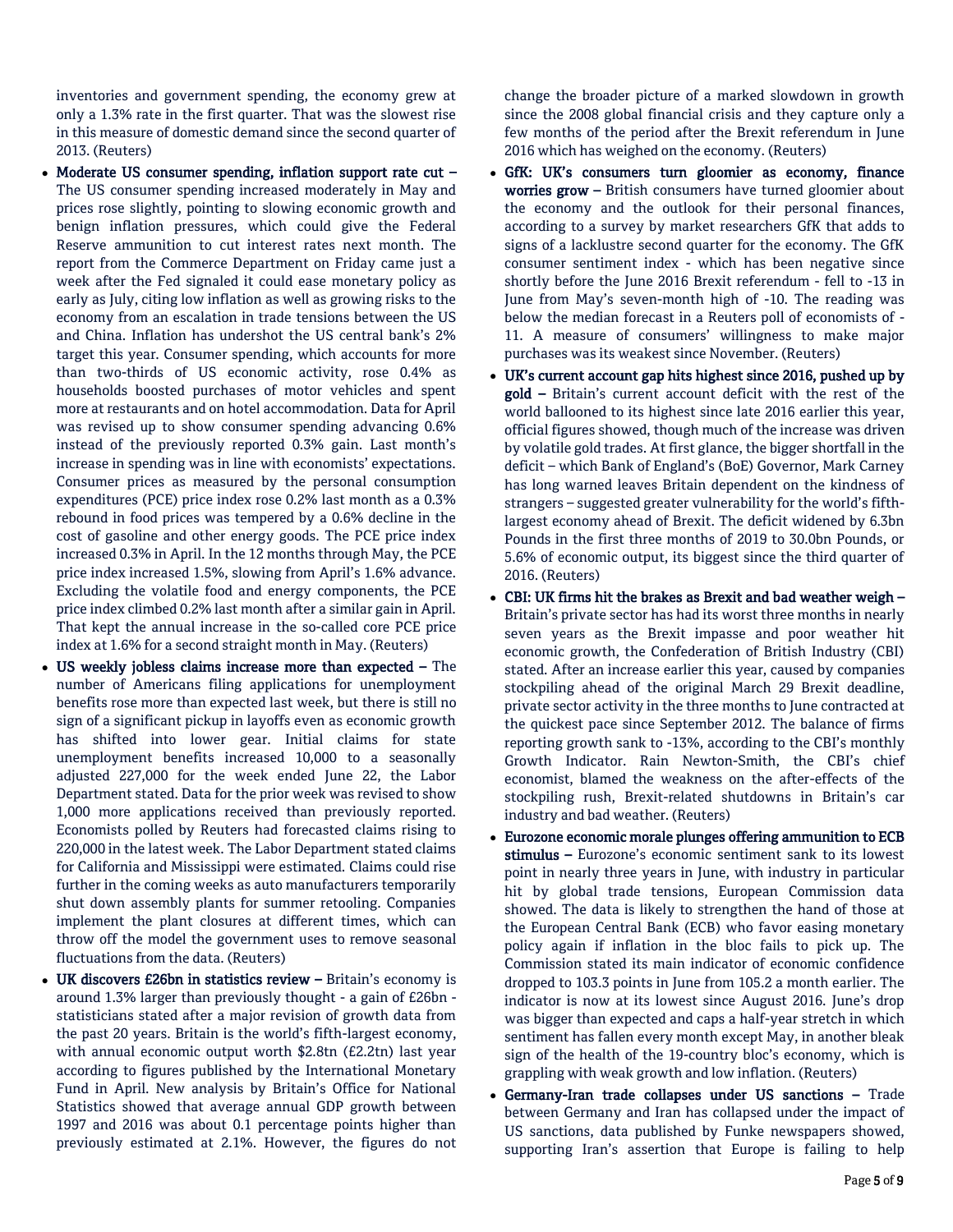preserve the nuclear non-proliferation deal it signed. Data from the German Chamber of Commerce showed that trade volumes between Iran and Europe's largest economy were down 49% over the first four months of the year compared to the same period in 2018, with volumes continually declining. The fall - to a total volume of 529mn Euros - shows the impact of sanctions, imposed by the US administration of President Donald Trump, that punish companies doing business with Iran by depriving them of access to the US market. There were some 60 German companies still doing business in Iran, according to Dagmar von Bohnstein, the Chamber's representative in the country, but they were increasingly working only with local staff. (Reuters)

- German inflation rate remains well below ECB target in June German annual inflation remained well below the European Central Bank's (ECB) target level in June, preliminary data showed, lending support to the bank's decision not to raise interest rates in the coming year. German consumer prices, harmonized to make them comparable with inflation data from other European Union countries, rose by 1.3% YoY after increasing by the same amount in the previous month, the Federal Statistics Office stated. Higher food and leisure prices were the main inflation drivers while energy was a drag. The June reading matched a Reuters forecast. German inflation has not been lower since February 2018 and analysts said it should even fall further toward 1% this year, as energy prices fall and growth in Europe's biggest economy slows. The ECB targets inflation of close to but below 2% for the Eurozone as a whole. (Reuters)
- Japan's household consumption seen up for sixth straight month in May – Japan's household spending likely grew for a sixth consecutive month in May, a Reuters poll found, offering some hope domestic consumption may offset risks from abroad. Household spending in May was expected to have risen 1.6% from a year earlier, the poll of 16 economists showed, compared with 1.3% in April. The protracted tariff war between Beijing and Washington poses risks to Japan's economy as many of its companies in electronic parts and semiconductors ship goods to China to make final products destined for the US. If the US-China trade dispute escalates further, it could harm Japanese firms' sentiment, and thus affect domestic consumption, analysts said. (Reuters)
- Japan's May factory output surprisingly strong, but trade risks linger – Japan's industrial output rose at the fastest pace in more than a year in May on the back of higher car production, suggesting that growth is holding up despite fears manufacturers remain pressured by the US-China trade war. However, economists said the long-term outlook for Japan's factory output was less rosy, as the May increase likely stemmed from a rise in car production before a sales tax hike expected in October. Yoshiki Shinke, Chief Economist at Daiichi Life Research Institute said, "Expected rush-demand for cars before the tax is scheduled to rise to 10% from 8% contributed to the solid May output. Still, recent economic figures such as exports are weak and we cannot be optimistic about the outlook given the slowdown in the global economy and demand for IT-related products." Industrial production jumped 2.3% from April, the fastest MoM pace since February 2018. May's median market forecast was 0.7%, after April saw a

0.6% rise. The May data showed that higher production of car parts and machines used to make flat panel displays helped offset a decline for airplane parts. (Reuters)

- BoJ board's debate of more easing at June meet signals possible early action - Bank of Japan (BoJ) policymakers debated the feasibility of ramping up stimulus at their meeting in June, according to a summary of their opinions, which could heighten speculation the central bank will top up monetary support as early as next month. The discussions, released on Friday, also showed one board member urged that "all policy measures" should be on the table, underscoring the strains on Japan's export-reliant economy from slowing global growth and the US-China trade war. The policymaker said the BoJ must show its readiness to act if the economy's recovery is derailed. The BoJ kept policy steady this month, but Governor Haruhiko Kuroda signaled readiness to boost stimulus as global risks cloud the outlook, joining US and European central banks in opening the door to additional easing. (Reuters)
- Japan PM Abe, China's Xi agree on need for 'free, fair' trade Japanese Prime Minister Shinzo Abe and Chinese President Xi Jinping agreed to work together to promote "free and fair trade" in talks on Thursday that included a "complicated" global economic landscape, a Japanese official said. Both countries are locked in a trade dispute with the US as the world's biggest economy threatens its major trading partners with tariffs to reverse what President Donald Trump says are unfair imbalances that hurt the US economy. Meeting ahead of a twoday G20 summit in Osaka starting on Friday, Xi and Abe had a "very frank exchange", including issues between the US and China, Japanese Deputy Chief Cabinet Secretary Yasutoshi Nishimura said. (Reuters)
- China central bank pledges to support growth as global risks rise – China's central bank stated it will maintain support for the slowing economy as global risks rise, while vowing not to adopt "flood-like" stimulus that analysts say could exacerbate debt and structural risks. Recent downbeat Chinese data has fanned market expectations that the government may roll out fresh stimulus to prevent a sharper slowdown in the world's second-largest economy amid a bruising trade war with the US. The central bank stated it will use a variety of monetary policy tools to keep liquidity reasonably ample, under a prudent monetary policy that's neither too tight nor too loose. The PBOC has been trying to ease credit conditions by cutting the reserve requirement ratio (RRR) for lenders six times since early 2018, and further reductions are widely expected. (Reuters)
- PMI: China's service sector activity grows at slower pace in June – Growth in China's services sector activity held firm in June, an official survey showed on Sunday, despite growing pressure on the broader economy from tougher US trade measures. The official non-manufacturing Purchasing Managers' Index (PMI) fell to 54.2 from 54.3 in May, but stayed well above the 50-point mark that separates growth from contraction. Services account for more than half of China's economy, and rising wages have increased Chinese consumers' spending power. However, the sector softened late last year along with a slowdown in the economy. The official June composite PMI, which covers both manufacturing and services activity, slipped to 53.0 from May's 53.3. (Reuters)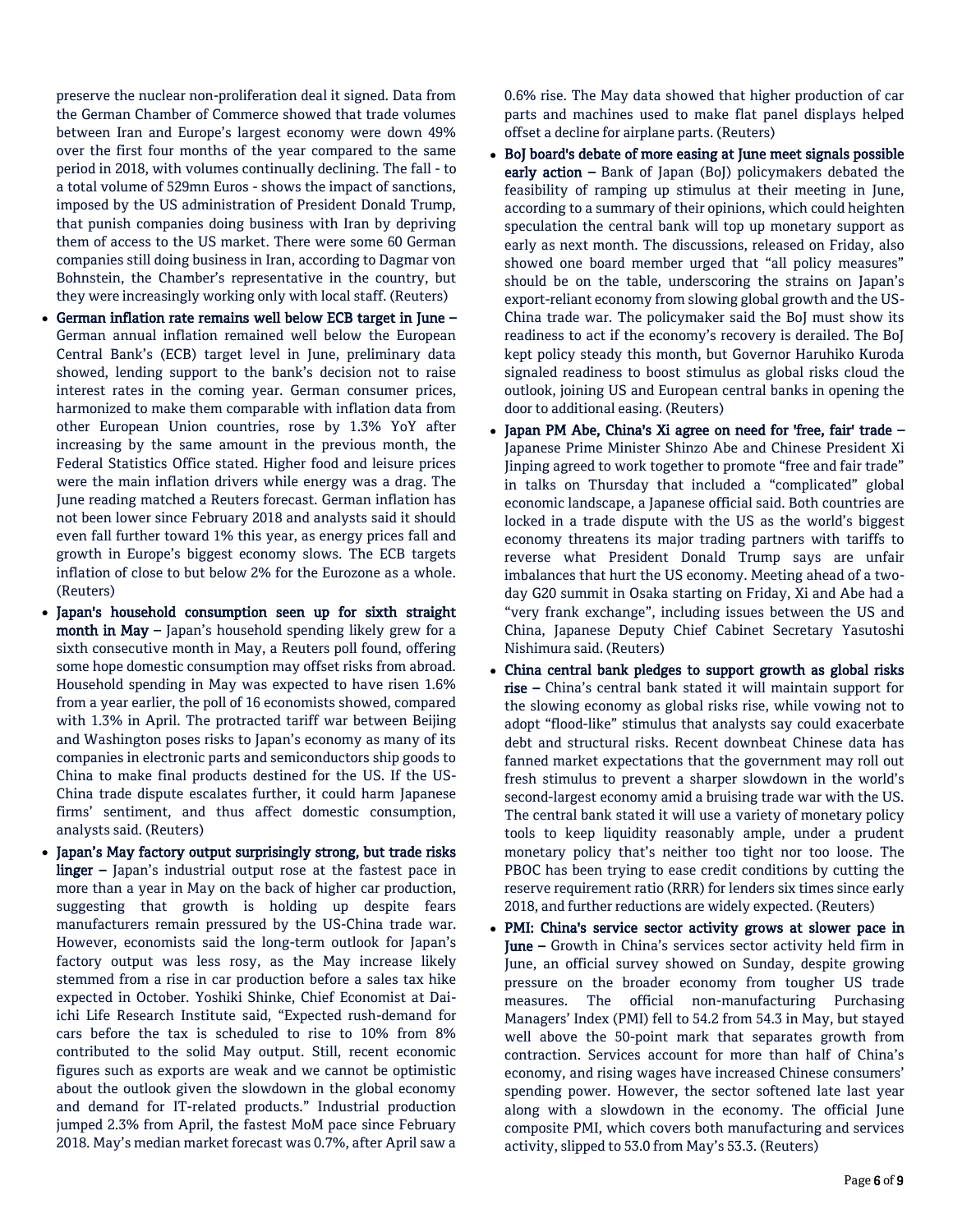## Regional

- S&P: Fintech, inclusive standardization could accelerate Islamic finance growth – Inclusive standardization, Fintech, and a greater focus on the social role of Islamic finance could return the industry to the days of double-digit growth, S&P stated in a report. In particular, standard Shari'ah interpretation and legal documentation could simplify Sukuk issuance and increase its appeal for issuers, while leaving some room for innovation, it noted. Fintech could stimulate growth by making transactions quicker, more secure, and easier to implement, it stated. S&P believes the social role of Islamic finance could unlock new growth opportunities as core markets implement the UN Sustainable Development Goals, and issuers and investors become more sensitive to environmental, social and governance (ESG) issues. It, however, expects the Islamic finance industry to show only about 5% growth in 2019-2020, owing to tepid economic conditions in certain core markets. S&P believes the Islamic finance industry will continue to grow slowly in 2019-2020. It expanded by about 2% in 2018 compared with 10% the previous year, according to its estimates with strong support from the Sukuk market. (Gulf-Times.com)
- Russia agrees with Saudi Arabia to extend OPEC+ oil output deal – Russia has agreed with Saudi Arabia to extend by six to nine months a deal with OPEC on reducing oil output, Russian President, Vladimir Putin said, as oil prices come under renewed pressure from rising US supplies and a slowing global economy. Saudi Arabian Energy Minister, Khalid Al-Falih said that the deal will most likely be extended by nine months and no deeper reductions were needed. Putin said that the deal - which is due to expire today - will be extended in its current form and with the same volumes. The OPEC, Russia and other producers, an alliance known as OPEC+, meet on July 1-2 to discuss the deal, which involves curbing oil output by 1.2mn barrels per day (bpd). The US, the world's largest oil producer ahead of Russia and Saudi Arabia, is not participating in the pact. "We will support the extension, both Russia and Saudi Arabia. As far as the length of the extension is concerned, we have yet to decide whether it will be six or nine months. Maybe it will be nine months," Putin said. (Reuters)
- Kuwait backs extending OPEC+ deal on oil cuts until end of 2019 – Kuwait's Oil Minister, Khaled Al-Fadhel said that he supported an extension of a deal between OPEC and non-OPEC countries to cut output until the end of 2019, state news agency KUNA reported. Kuwait is committed to reducing its production according to the agreement, Khaled Al-Fadhel said before an OPEC meeting next month. (Reuters)
- Saudi Arabia's 1Q2019 current account surplus at \$11,518mn Saudi Arabian Monetary Authority published preliminary balance of payments data for first quarter, which showed that the current account surplus came in at \$11,518mn in 1Q2019 as compared to a surplus of \$9,210mn in the same period a year ago. Balance of goods came in at a surplus of \$34,780mn in 1Q2019 as compared to a surplus of \$34,819mn in 1Q2018. Financial account surplus came in at \$10,949mn in 1Q2019 as compared to a surplus of \$9,379mn in the same period a year ago. Net direct investment came in at a surplus of \$3,060mn in

1Q2019 as compared to a surplus of \$2,572mn in 1Q2018. (Bloomberg)

- Saudi Arabia's May net foreign assets rise to SR1,915.6bn Saudi Arabian Monetary Authority (SAMA) published reserves data for May, which showed that Saudi Arabia's May net foreign assets rose to SR1,915.6bn as compared to SR1,868.5bn in April. Total reserve assets rose to SR1,939.08bn in May from SR1,894.1bn in April. Investment in foreign securities fell to SR1,183.7bn in May from SR1,214.3bn in April. FX and deposits abroad rose to SR714.31bn in May from SR637.0bn in April. (Bloomberg)
- Saudi Arabia's May bank assets rise 1.3% MoM and 5.7% YoY Saudi Arabian Monetary Authority published banking data for May, which showed that in May total bank assets rose to SR2,406.6bn from SR2,376.7bn in the previous month, total bank assets stood at SR2,276.1bn in the same month a year ago, representing a rise of 1.3% MoM and 5.7% YoY. Accordingly, M1 money supply rose 3.1% YoY, M2 money supply rose 4.4% YoY and May M3 money supply rose 4.9% YoY. (Bloomberg)
- Petronas-Saudi Aramco Joint Venture to restart Malaysia crude unit in July - Petronas-Saudi Aramco joint venture Pengerang Refining and Petrochemical is expected to restart a crude distillation unit at Pengerang Integrated Complex refinery in July, Reuters reported. (Bloomberg)
- Four Saudi Arabian Insurers hold talks for two separate mergers – Four Saudi Arabian insurance companies are in talks that may lead to the creation of two firms. Aljazira Takaful Taawuni Co. stated that it has signed a memorandum of understanding (MoU) with Solidarity Saudi Takaful Co. for a potential merger. That follows MetLife AIG ANB Cooperative Insurance Co. stating last week that it is engaged in a similar process with Walaa Cooperative Insurance Co. Saudi Arabia's Central Bank Governor, Ahmed Alkholifey said in April that the regulator will force consolidation in the insurance industry. Most insurance companies in the kingdom have a small market value "and that is why we encourage them really to consolidate," he said. (Bloomberg)
- Emirates NBD gets key approval for Turkey Denizbank deal Emirates NBD has received a key regulatory approval taking Dubai's biggest lender a step closer to completing its purchase of Turkey's Denizbank, sources said. Emirates NBD got approval from the central bank of UAE (CBUAE), however, still needs Turkey's banking regulator to approve before the acquisition from Russia's Sberbank can be completed, sources said. (Bloomberg)
- Dubai Utility to build five \$600mn substations in three years Dubai Electricity & Water Authority plans to build five 400 kilovolt substations in the next three years at a cost of \$600mn. The Emirate's power utility also plans to spend as much as AED8bn to build 68 more substations in the same period, DEWA's CEO, Saeed Mohammed Al Tayer said without providing details on the capacity of the other stations. The utility's total production capacity in 2019 was 11,100 megawatts, he said. (Bloomberg)
- Dubai Aerospace Enterprise obtains \$440mn credit facility Dubai Aerospace Enterprise Ltd., the Middle East's biggest plane-leasing company, got a \$440mn credit facility to support its financing needs. The company signed a long-term unsecured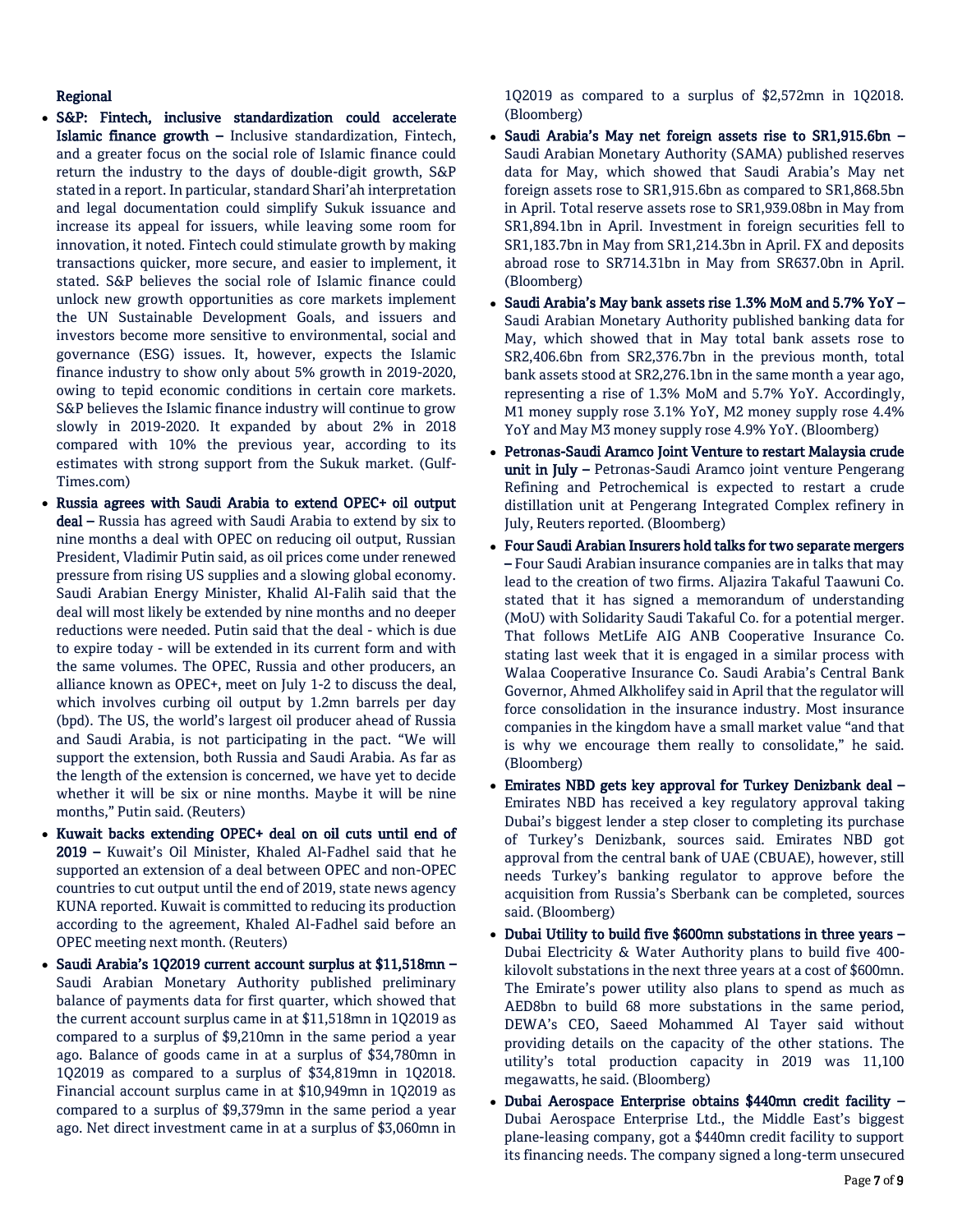revolving credit facility with First Abu Dhabi Bank (FAB) and HSBC Bank Middle East Ltd. as bookrunners and mandated lead arrangers, according to a statement. A group of 12 lenders participated in the facility, which was oversubscribed. "DAE has raised \$2.8bn of new, long-term unsecured revolving credit facilities in the last year," CEO, Firoz Tarapore said. "These facilities support the growth of our business, dramatically boost the liquidity cushion and facilitate our migration to a principally unsecured debt issuer. Our unsecured debt-to-total debt ratio is approaching 60%." Earlier today, Dubai Aerospace Enterprise said it repurchased about 4% of its common shares owned by Emaar Properties. The company is now 100% owned by the Investment Corp. of Dubai, the main investment arm of the emirate's government. (Bloomberg)

- First Abu Dhabi Bank raises \$900mn from floating rate notes First Abu Dhabi Bank (FAB) has raised \$900mn from floating rate notes. FAB has been rated as 'Aa3' /'AA-' / 'AA-' by (Moody's/S&P and Fitch). The expected issue ratings are 'Aa3' /'AA-' / 'AA-' (M/S/F). The notes are senior unsecured notes in registered form, drawdown off the EMTN Program. The coupon rate is 3m\$L+90bps. The tenors of the notes are five years. The pricing date had been issued as June 27, 2019 and the settlement is on July 8, 2019. The maturities of the notes are on July 8, 2024. The listing of the notes will be on the Taipei Exchange (TPEx) and the London Stock Exchange (LSE). The clearing houses for the same are Euroclear/Clearstream. The joint book runners include Credit Agricole Corporate and Investment Bank, Taipei Branch, HSBC Bank (Taiwan) Limited (B&D) and Standard Chartered Bank (Taiwan) Limited. The structuring agent is First Abu Dhabi Bank (FAB). (Bloomberg)
- ADNOC closes \$4bn pipeline deal with KKR and BlackRock Abu Dhabi National Oil Company (ADNOC) stated that it has completed a deal for BlackRock and KKR to buy a 40% stake in ADNOC Oil Pipelines for \$4bn. Under the deal, the pipeline company will lease ADNOC's interest in 18 pipelines transporting crude oil and condensates across ADNOC's upstream concessions for 23 years. KKR and BlackRock's investment, which was first announced in February, was funded through their infrastructure funds and financed by a syndicate of banks, ADNOC stated. (Reuters)